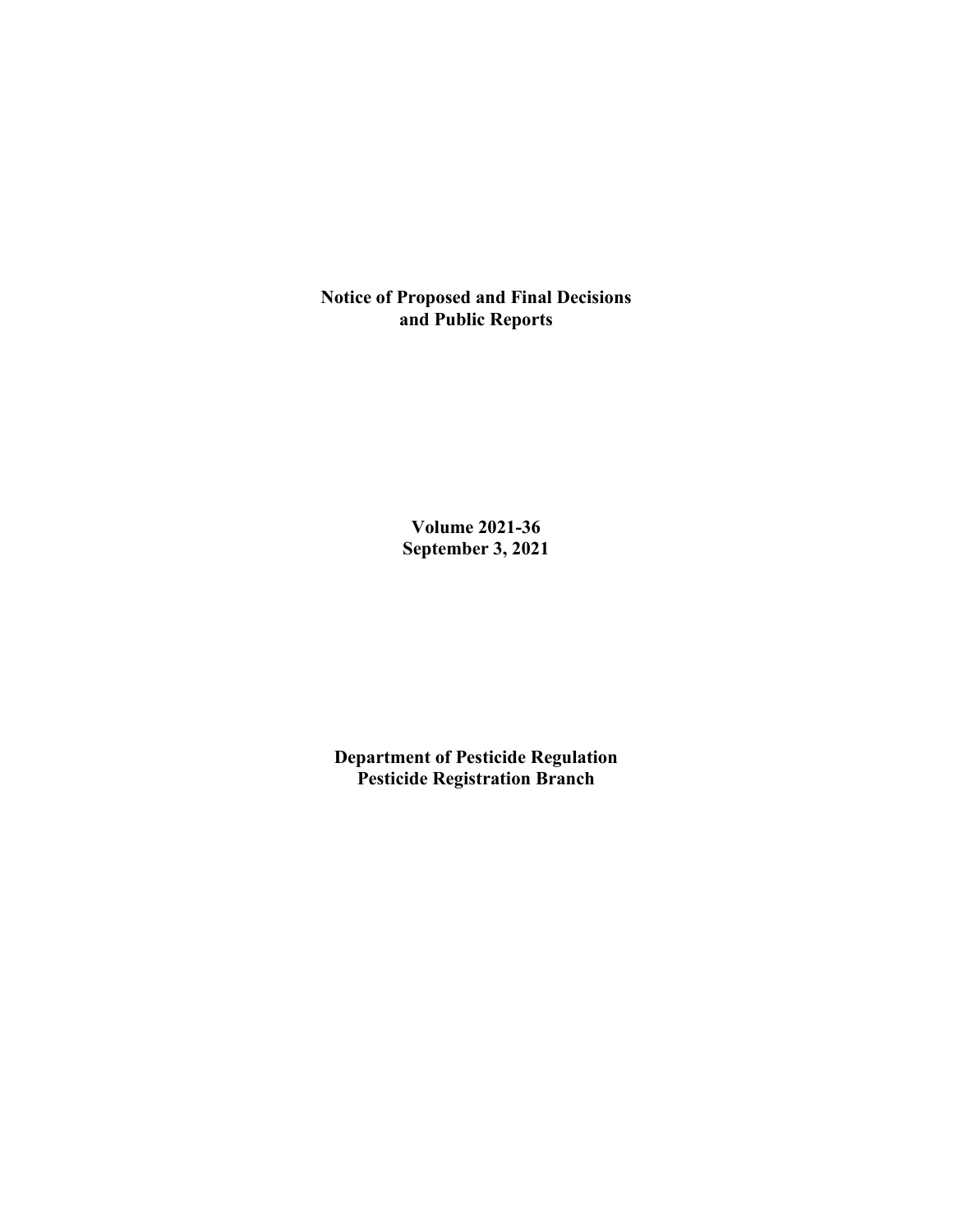## **NOTICE OF FINAL DECISIONS TO REGISTER PESTICIDE PRODUCTS AND WRITTEN EVALUATION**

Pursuant to Title 3, California Code of Regulations section 6255, the Director of the Department of Pesticide Regulation (DPR), files this Notice of Final Decisions to Register Pesticide Products with the Secretary of the Resources Agency for posting. This notice must remain posted for a period of 30 days for public inspection. Between the time DPR posts a proposed registration decision for public comment and DPR makes a final decision regarding the product, nonsignificant changes may be made to the product label (e.g., revising the product name, changing a master label to an end-use marketing label, correcting typographical errors). If the changes are not significant, DPR will not re-notice the product for public review and comment. However, if significant changes are made to the product label that substantially affect DPR's analysis on direct or indirect significant adverse environmental or human health impacts that can reasonably be expected to occur from the proposed decision, DPR will re-notice the product label for public review and comment.

In addition, for any product that is posted proposed to register as a conditional registration, the registrant may address the conditions of registration by providing the appropriate data or modifying the product label (e.g., remove use site, add "not for use in California" to a use site) during the posting period. If the registrant adequately addresses the conditions of registration during the posting period and the resulting change to the product label is not significant such that DPR must re-post the product label for review and public comment, DPR will post the product below, but will no longer have a "conditional" designation by the registration type.

For information about submitting a request for any documents related to this notice, please visit [https://www.cdpr.ca.gov/public\\_r.htm.](https://www.cdpr.ca.gov/public_r.htm)

To view the public report that was issued when the product was proposed for registration, click on the hyperlinked Tracking Number for the product.

*Tracking Number with hyperlink to public report – (EPA Registration Number) Applicant / Brand Name*

[295310](https://www.cdpr.ca.gov/docs/registration/nod/public_reports/295310.pdf) - (6836 - 50004) LONZA, LLC CELENCO GRYON FX USE: ADJUVANT - FOR USE AS AN ADJUVANT TYPE: CALIFORNIA ONLY REGISTRATION -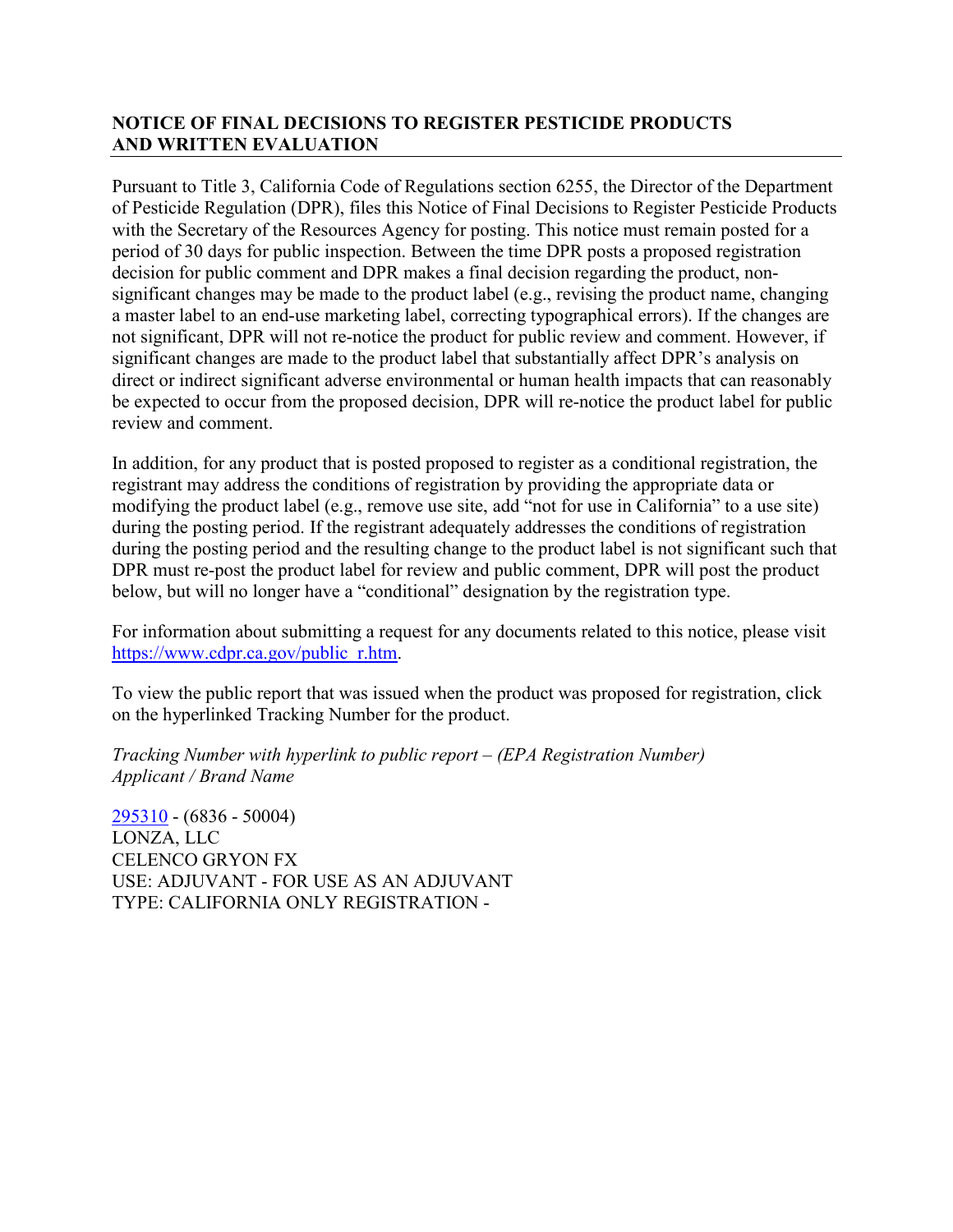**Notice of Final Decisions to Register (Continued) Page 2**

[297747](https://www.cdpr.ca.gov/docs/registration/nod/public_reports/297747.pdf) - (89140 - 1) PEST CONTROL INSULATION LLC T.A.P USE: INSECTICIDE - FOR THE CONTROL OF INSECTS SUCH AS TERMITES, COCKROACHES, AND SILVERFISH IN SITES SUCH AS ATTICS, HOMES, HOTELS, OFFICES, SCHOOLS, AND RESTAURANTS TYPE: SECTION 3 LABEL AMENDMENT - TO ADD PESTS (SNAILS, SLUGS, PILLBUGS, FIREBRATS, DERMESTIDS, LADY BEETLES, BOXELDER BUGS, STINK BUGS, KUDZU BUGS, AND BAT BUGS), AND TO REVISE PERSONAL PROTECTIVE EQUIPMENT AND STORAGE & DISPOSAL STATEMENT ACTIVE INGREDIENT(S): BORIC ACID CAS NUMBER(S): 10043-35-3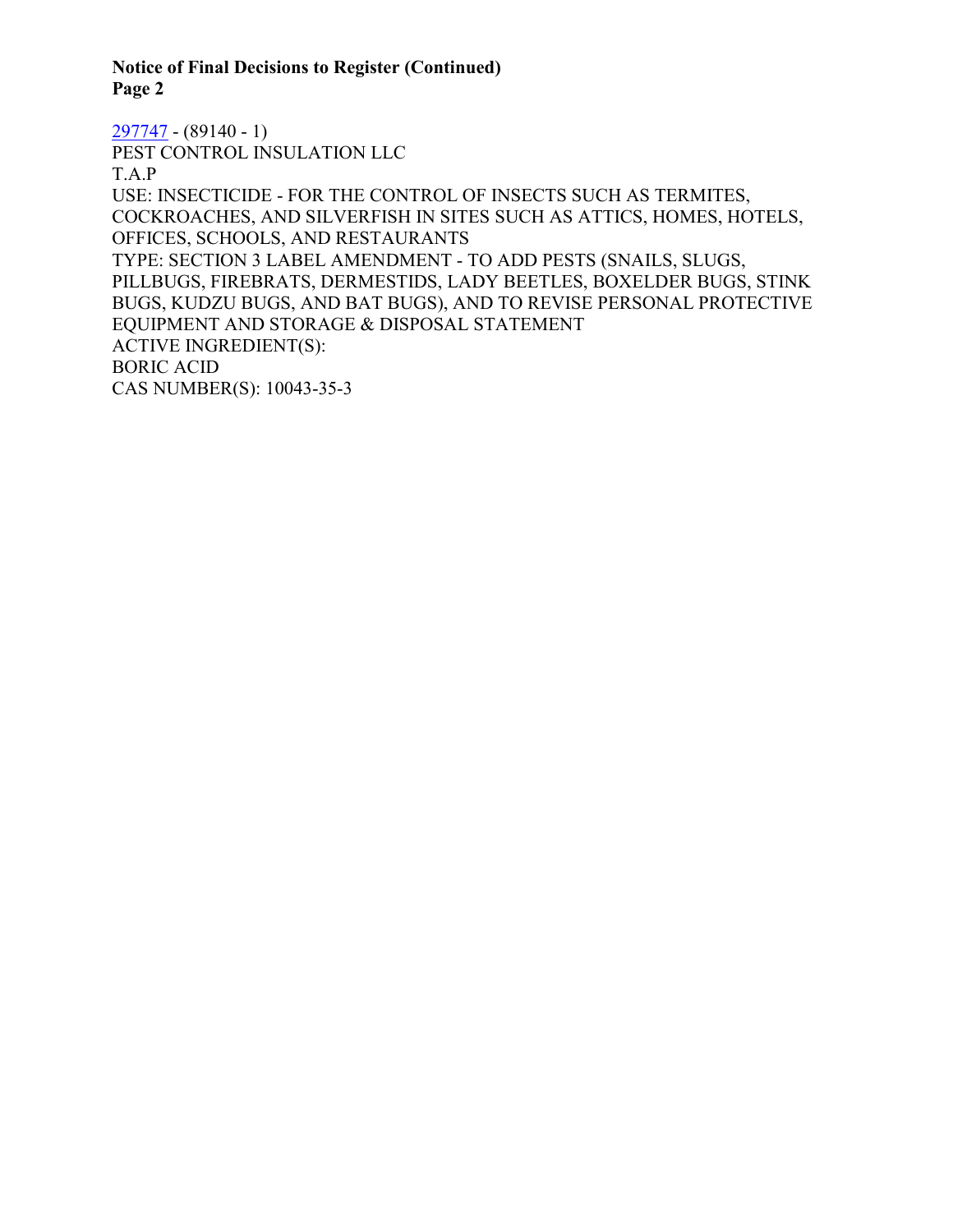## **Notice of Final Decisions to Register (Continued) Page 3**

#### **Written Evaluation**

Pursuant to Title 3, California Code of Regulations section 6254, this notice includes a written evaluation of significant environmental points raised in comments submitted during the review and comment period required by Title 3, California Code of Regulations section 6253 for any of the products listed above.

## **DPR received no comments on the above listed products.**

*Original signed by Tulio Macedo 09/01/2021*

 Tulio Macedo, Chief Pesticide Registration Branch Dated